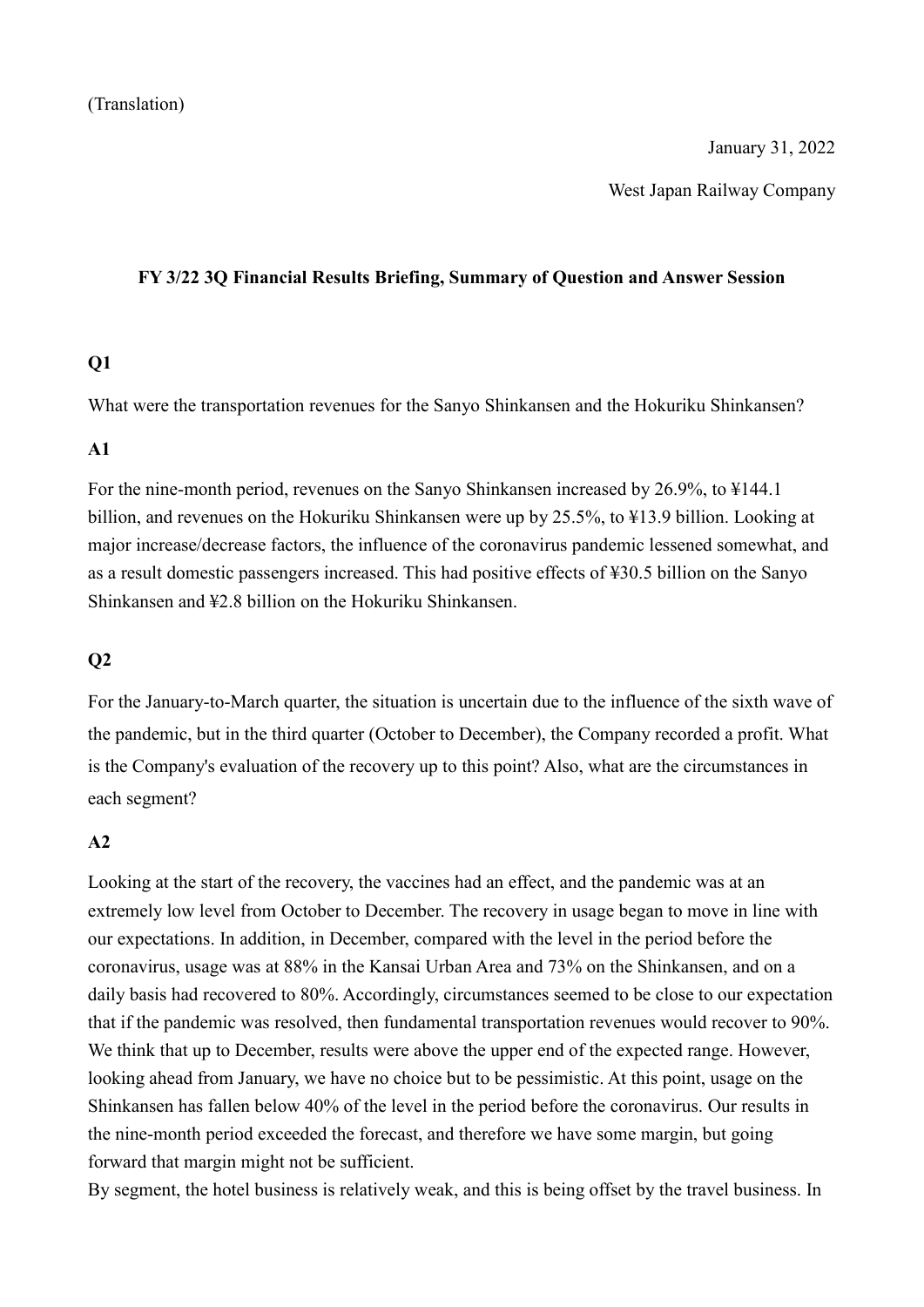December, hotel occupancy rates had recovered to slightly less than 80%, but in January rates have fallen to a current level of approximately 50%. The hotel business is linked to a certain extent with Shinkansen usage. However, we think that, to some degree, there are people who do not want to stay overnight even when they go on business trips. In the same way, we are seeing weak results in the VIA INN brand of accommodation-oriented hotels, which is included in the retail business. On the other hand, looking at the travel business, as Nippon Travel Agency announced with its medium-term management plan revision, its policy will be to shift from the conventional travel business, which depends on sales in travel agency offices, to a digital-based business and a solutions business. At this point, there are some temporary factors, such as the receipt of projects for the administration of vaccination operations, and the current progress is better than expected. Consequently, overall, we think that consolidated results are basically in line with expectations.

### **Q3**

Would you discuss the details of rapid progress with cost structure reforms? In the next fiscal year, will there be room for further cost structure reforms? Also, to what extent will the Company be able to reduce costs with the spring 2022 timetable revision?

#### **A3**

Railway structural reforms can be broadly divided into three categories. The first is streamlining ground equipment, such as tracks and station facilities. The second is reducing costs that fluctuate with timetables and number of trains operated. The third is cost reductions in administrative departments. For this fiscal year and next fiscal year, we are not focused on which of these will be most prominent. Rather, we are advancing them in a balanced manner. We announced that we would aim for reductions of ¥5.0 billion through structural reforms this fiscal year, but up to the end of the nine-month period we achieved reductions of ¥6.0 billion. This is very encouraging. This is a case where we have been able to accelerate initiatives and enjoy results that we had expected to see in the next fiscal year.

Looking at costs related to the spring 2022 timetable revision, there are also factors related to local governments, etc., and accordingly we are not releasing separate details. Previously, we announced that we would aim for cost reductions of approximately ¥20.0 billion through structural reforms in FY2023.3. This is a challenging objective, and we think that reductions through timetable revisions will be one part of it.

# **Q4**

Other companies have started to take steps in the area of fare increases. Does the Company have an update since the second quarter?